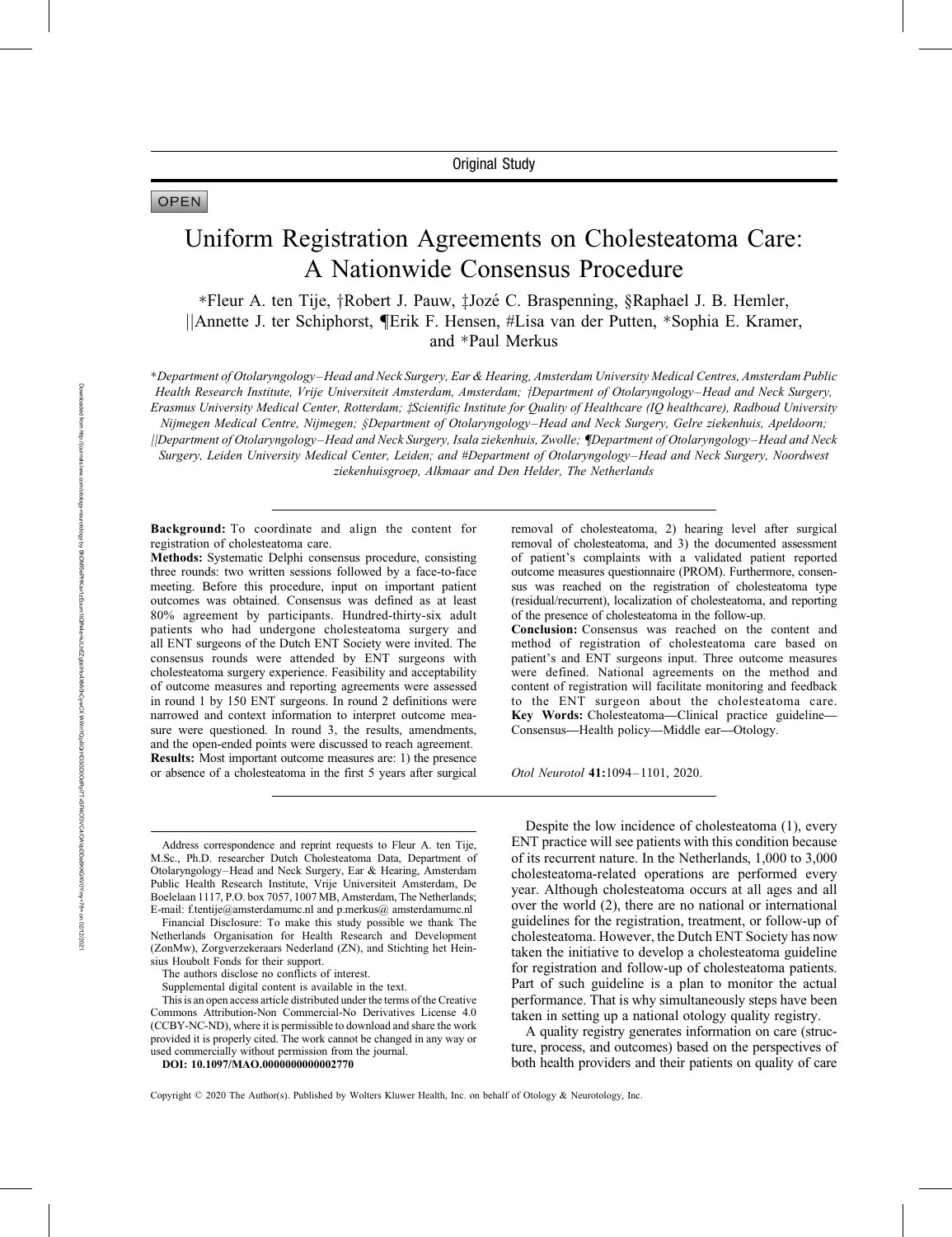(3). This information, often expressed as quality indicators, can be used to obtain feedback on the results of the care provided by the individual participating ENT surgeons in relation to a benchmark. This comparison stimulates improvement as goals can be set based on best practices (4).

The definition, classifications, pathology, and treatment are an ongoing discussion in international scientific literature but also to improve uniform registration (5–8). Recent published international classifications are STAMCO, ChOLE, and SAMEO-ATO (7–9).

This project aims to identify suitable outcome measures for cholesteatoma care from both the patient's and the ENT surgeon's perspective. Describing outcome measures requires uniform definitions and terminology as well as registration agreements, which is why the study will also sharpen definitions. Moreover, it is important that data can be interpreted correctly, so that outcome differences may be related to differences in pathology, surgery, or other relevant (context) parameters.

To be able to register cholesteatoma care in the Netherlands in a better and uniform manner, an attempt has been made to find answers to the following research questions:

- 1) What are suitable outcome measures for cholesteatoma care?
- 2) What context information is required for the selected outcome measures?
- 3) Which terminology used requires further standardization of definitions?

# MATERIALS AND METHODS

A Delphi consensus procedure was performed to decide on the data for monitoring cholesteatoma care  $(10-12)$ . This systematic method consisted of two written sessions (rounds 1 and 2) followed by a face-to-face meeting (round 3). The preliminary set of information was based on input from a professional expert team (authors) as well as a patient survey on important outcomes on cholesteatoma care. The potential participants approached for the Delphi procedure were ENT surgeons who, at the time, were members of the Dutch ENT Society with experience in cholesteatoma surgery.

For all the consensus rounds in the Delphi study, consensus was defined as at least 80% of the ENT surgeons reaching agreement, which is a relatively strict cut-off point (13,14). All digital surveys were sent out using Castor-EDC (Amsterdam, the Netherlands). ENT surgeons had 2 weeks to complete the survey with a reminder after 1 week. After each round, ENT surgeons were asked to provide additional relevant information, and at the end of each round the results were shared online. The entire Delphi process (shown in Fig. 1) was completed within 6 months (November 2018–May 2019) (15).

#### Preparations

First of all, an expert team was appointed: three ENT surgeons from university hospitals, three ENT surgeons from non-university hospitals, a Ph.D. researcher, a Dutch ENT society board member, a scientific researcher specialized in developing and selecting quality indicators, and a Professor of Auditory Functioning and Participation (authors,  $n = 9$ ).

To obtain a better understanding of outcome measures that are important for patients, a list of the most frequently reported symptoms (both pre- and postoperative) was drawn up from the literature (16–19). This information was combined with the information on overall patients' symptoms taken from the national Dutch Cholesteatoma Data study (DCD) (trial 80- 83700-98-16504). The input of literature and this cohort was used to develop a patient survey on relevant outcome and process measures in cholesteatoma care from the patient's perspective (see table, Supplemental Digital Content 1, [http://links.lww.com/](http://links.lww.com/MAO/B38) [MAO/B38,](http://links.lww.com/MAO/B38) which demonstrates patient survey).

#### Questions Asked Were

- 1) Which symptoms should be included in the patient record (both before and after surgery);
- 2) Should these symptoms be discussed by the ENT surgeon in a particular order;
- 3) What determines the success of cholesteatoma treatment for the patient;
- 4) What other factors, according to the patient, contribute to the quality of care?

For each question, the patients were able to fill in several answers and, if necessary, to give additional information. A total of 136 patients from DCD were asked to answer these questions (METc approval VUmc, no. 2016.523). The participants were adult patients who had undergone surgery for cholesteatoma removal. These patients either had primary, recurrent, or residual cholesteatoma and the survey was sent out during their first year of follow-up after their (last) cholesteatoma surgery. Some of the patients had already several surgeries and multiple Magnetic resonance imaging or computed tomography (CT) scans in the past 4 years. Others just had the first surgery and their first MRI. This group of 136 patients had different complaints, hearing levels, and impact.Within this cohort of adult patients, age, social status, profession, and sex were well distributed.

After anonymization, the survey was analyzed using descriptive statistics. The percentages for each question were calculated for each answer category. The expert team was then given the top answers per question to enable them to draw up the list of possible outcome measures in round 1.

#### Round 1

All 556 ENT surgeons of the Dutch ENT society were invited by email to participate in the survey of round 1. The aim of this round was to define a limited set of outcome measures and to determine the required reporting on pathology, surgery, and aftercare. The participants were asked whether the availability of this information contributes to the quality of care. And asked whether the requested information is already in the electronic medical record (EMR), or whether the ENT surgeon is willing to register this information in the EMR. In addition, two questions were asked about current follow-up (no follow-up performed or the use of CT scan). These questions were asked in preparation for round 2.

#### Round 2

For the second round, ENT surgeons who had participated in the first round and also had experience with cholesteatoma surgery (150) were invited. Based on the results of the first round, consensus was sought on the contextual information required to interpret the proposed outcome and process measures properly.

#### Round 3

All participants who responded in rounds 1 or 2 received an invitation to attend the final joint meeting. The purpose of the joint meeting was to present the results of the previous rounds and to discuss them jointly. Issues from round 2 with a consensus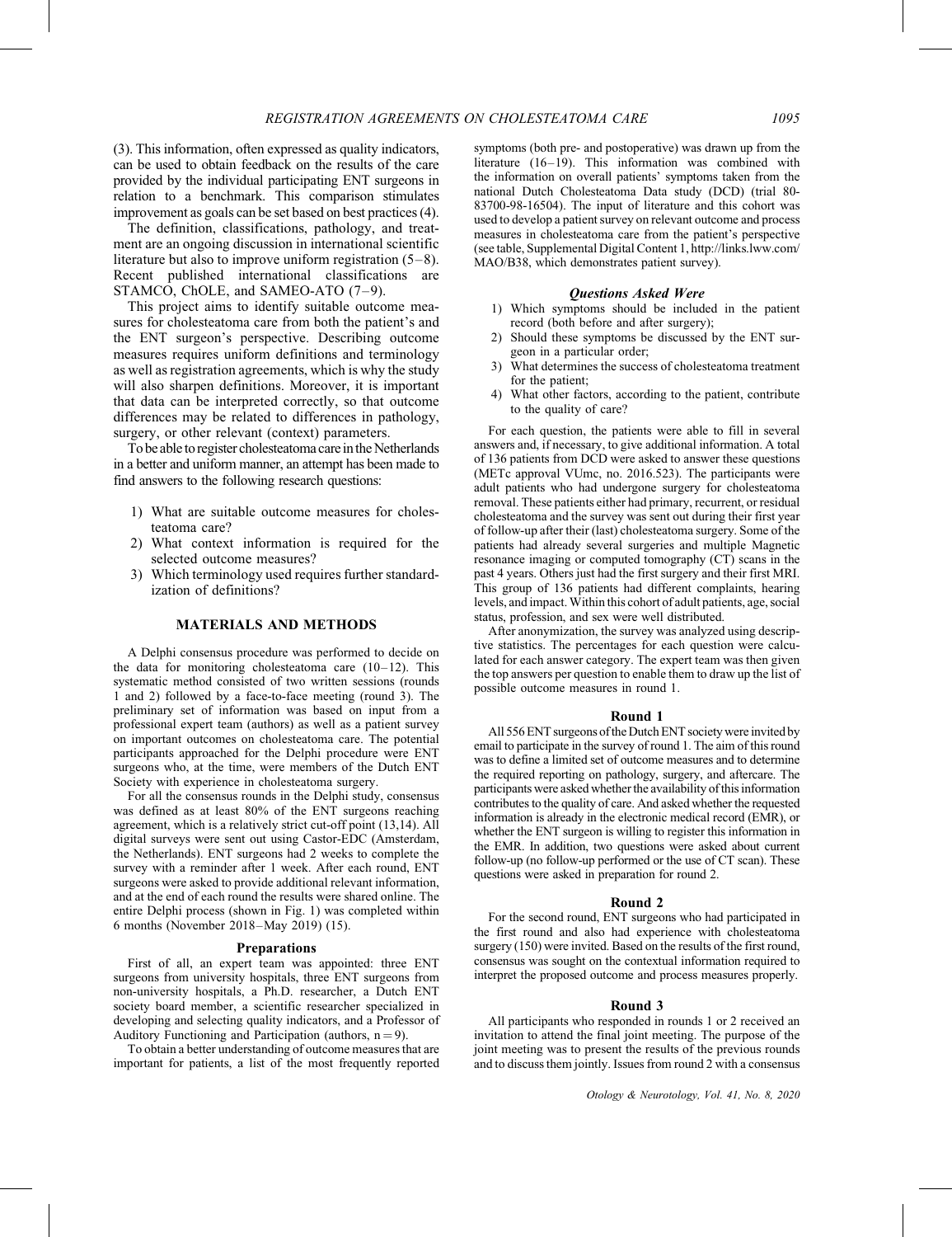

FIG. 1. Contents of Delphi procedure for cholesteatoma care.

percentage between 55 and 80% were presented to the participants again to clarify any ambiguities and were reassessed with the help of a digital voting system. In addition, five groups were formed to discuss and select: the use of a certain classification (ChOLE or STAMCO) to register the cholesteatoma (7,8), the classification for surgery type (SAMEO-ATO) (9) and about validated patient reported outcome questionnaires (PROM) to uniformly register the patients' symptoms. These were the COMQ-12 and OQUA (20,21). This third round was led by an independent process consultant with experience in consensus discussions and setting up care registries.

# **RESULTS**

# Patient Survey

Ninety-six out of 136 surveys were completed (70.5%); no incomplete surveys were returned. Both before and

after the cholesteatoma operation, the most frequently reported symptom is ''hearing loss.'' In addition, the two other most frequently reported symptoms are preoperative ''otorrhea (ear discharge)'' and ''feeling of pressure in the ear.'' Postoperative symptoms are ''tinnitus'' and ''feeling of pressure in the ear.'' The survey also showed that the factors determining whether surgery is perceived as being successful by patients are ''no recurrence of the cholesteatoma,'' ''improved hearing,'' and ''no complications.'' The factors that patients considered crucial in determining the quality of care are ''communication with the physician,'' ''being able to discuss the fear of recurrence of the cholesteatoma,'' and ''number of visits to outpatient clinic'' (see Table 1). From the patient's perspective, it is important to include this data for the uniform registration of cholesteatoma care.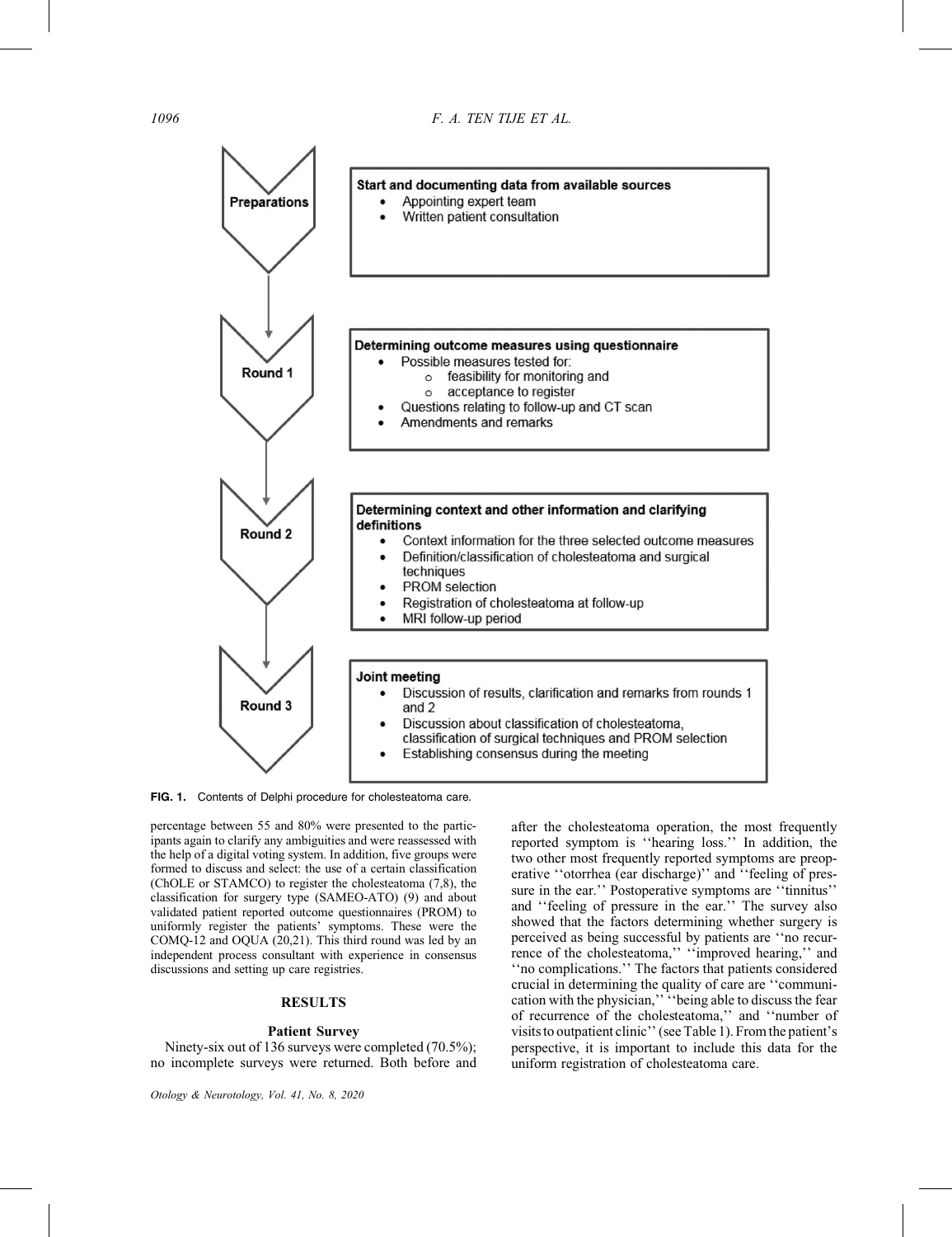| <b>TABLE 1.</b> Patient survey: ear problems before/after surgery, |  |  |  |
|--------------------------------------------------------------------|--|--|--|
| success factors, and cholesteatoma care quality, $(n=96)$          |  |  |  |

|                                                                      | n  | $\frac{0}{0}$ |
|----------------------------------------------------------------------|----|---------------|
| Ear problems before cholesteatoma surgery                            |    |               |
| Hearing loss                                                         | 78 | 81%           |
| Otorrhea (ear discharge)                                             | 50 | 52%           |
| Feeling of pressure in ear                                           | 47 | 49%           |
| Ear problems after cholesteatoma surgery                             |    |               |
| Hearing loss                                                         | 63 | 66%           |
| Tinnitus                                                             | 45 | 47%           |
| Feeling of pressure in ear                                           | 43 | 45%           |
| <b>Success factors</b>                                               |    |               |
| No recurrence of the cholesteatoma                                   | 70 | 73%           |
| Improved hearing                                                     | 51 | 53%           |
| No complications                                                     | 48 | 50%           |
| Quality of cholesteatoma care                                        |    |               |
| Communication with physician                                         | 75 | 78%           |
| Being able to discuss the fear of<br>recurrence of the cholesteatoma | 28 | 29%           |
| Number of visits to outpatient clinic                                | 23 | 24%           |

# Round 1: ENT Surgeon Survey

Three outcome measures were drawn up based on the patient survey results, the literature, and the discussion in the expert team (Fig. 2). These outcome measures were presented in round 1 next to the reporting on pathology, diagnostics, surgery, and aftercare statements (see Table 2).

This was first expressed in general terms, so that in the next round, the statements for which agreement had been reached, were specified further.

Of the 556 ENT surgeons, 192 completed the first survey and 150 ENT surgeons indicated that they also performed cholesteatoma surgery.

Table 2 shows that the proposed statements met the consensus norm of 80%. The PROM raised questions, as many surgeons do, or do not, use a PROM in cholesteatoma care. Furthermore, 43% of the ENT surgeons indicated that there may be situations in which no followup is performed (i.e., no MRI or second look surgery) after cholesteatoma surgery. 61% of the ENT surgeons occasionally use a CT scan in the follow-up. Numerous comments were made about the definitions and terminology. The expert team took these comments into account in the second round survey.

## Round 2: ENT Surgeon Survey

In this round, consensus was sought on the context information for the three selected outcome measures (see Table 3).

A 70% consensus was reached on the definitions of primary acquired, recurrent, and residual cholesteatoma. In the definition the word ''visible'' was mistakenly used instead of ''poorly visible,'' which was often commented. The definition was modified and approved in round 3. 87% of the respondents agreed with the proposed way of reporting the presence of cholesteatoma during the follow-up.

No consensus was reached on the use of the STAMCO or ChOLE classification for the pathology and the SAMEO-ATO classification for the surgical procedures. However, the ENT surgeons did agree on the appropriate intervals for MRI in the follow-up. The answers indicate that 82% of ENT surgeons consider it desirable to perform at least two MRIs in the first 5 years and 73% propose to perform an additional MRI in the second or third year after surgical removal. There was no consensus on MRI monitoring after these first 5 postoperative years.

The comments made in survey 2 showed that some questions were not entirely clear, which meant that not all respondents were able to answer these questions in the same way. Many comments pertained to the third outcome measure, the PROM. This was discussed during the joint meeting.

## Round 3: Joint Meeting

A total of 36 ENT surgeons from 25 different hospitals were present at the joint meeting, including five members of the expert team. The expert team members refrained from voting, because of involvement in the development of certain classification that were voted on during the joint meeting and prevent bias due to preferences. The results of rounds 1 and 2 were presented. Statements with a score between 55 and 80% were further explained, discussed, and reassessed. The definitions of the types of acquired cholesteatoma were jointly corrected and approved. Figure 3 shows the agreed definitions.

Next to this, it was decided in the meeting to add the type of cholesteatoma to the context information for the 1st outcome measure (cholesteatoma presence) (96%). And it was decided that a preoperative audiogram should be performed no more than 6 months before the surgery  $(83\%)$ .

- 1. The presence/absence of a cholesteatoma in the first five years after surgical removal of cholesteatoma
- 2. Hearing level after surgical removal of cholesteatoma
- 3. The documented assessment of patient's complaints with a validated patient reported outcome measures questionnaire (PROM)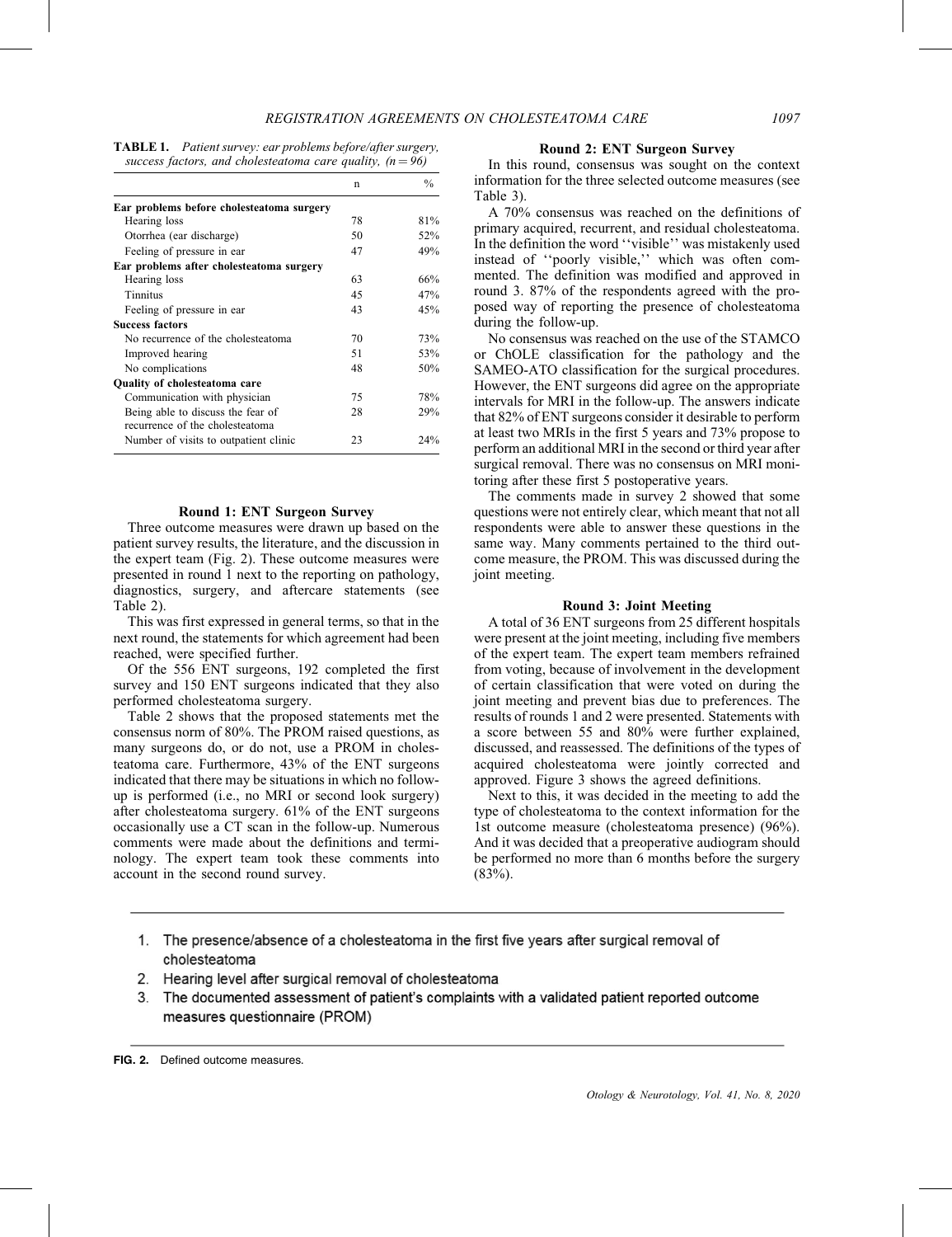|    |                                                                                                                                  | Contribution to<br>Quality of Care? |     | Willingness to Register<br>or in EMR? |
|----|----------------------------------------------------------------------------------------------------------------------------------|-------------------------------------|-----|---------------------------------------|
|    | Pathology                                                                                                                        |                                     |     |                                       |
| 1  | Reporting the type of cholesteatoma (primary, residual, recurrent)<br>Diagnosis                                                  | 96%                                 |     | 97%                                   |
| 2  | Mastoid CT prior to primary cholesteatoma surgery                                                                                | 99%                                 |     | 98%                                   |
| 3  | Audiogram with bone conduction before cholesteatoma surgery<br>Surgery                                                           | 99%                                 |     | 99%                                   |
| 4  | Standardized reporting of the localization(s) of the cholesteatoma                                                               | 89%                                 |     | 95%                                   |
| 5  | Standardized reporting of the status of the ossicular chain                                                                      | 93%                                 |     | 97%                                   |
| 6  | Standardized reporting of the procedure performed (e.g., removal method,<br>chain reconstruction)                                | 92%                                 |     | 98%                                   |
|    | Aftercare, follow-up                                                                                                             |                                     |     |                                       |
| 7  | MRI diffusion imaging after cholesteatoma surgery                                                                                | 87%                                 |     | 97%                                   |
| 7a | Do you use MRI diffusion?                                                                                                        |                                     | 91% |                                       |
| 8  | Audiogram with bone conduction after cholesteatoma surgery                                                                       | 99%                                 |     | 99%                                   |
|    | <b>Outcome measures</b>                                                                                                          |                                     |     |                                       |
| 9  | The presence/absence of a cholesteatoma in the first 5 years after surgical<br>removal of cholesteatoma                          | 90%                                 |     | 94%                                   |
| 10 | Hearing level after surgical removal of cholesteatoma                                                                            | 89%                                 |     | 96%                                   |
| 11 | The documented assessment of patient's complaints with a validated patient<br>reported outcome measures questionnaire (PROM)     | 80%                                 |     | 79%                                   |
|    | Extra                                                                                                                            | Yes                                 |     | N <sub>0</sub>                        |
| 12 | Are there situations in which there is no follow-up at all (i.e., no MRI or<br>second look surgery) after cholesteatoma surgery? | 43%                                 |     | 57%                                   |
| 13 | Do you ever use a CT scan in the follow-up after cholesteatoma surgery?                                                          | 60%                                 |     | 40%                                   |

**TABLE 2.** ENT surgeons survey 1: degree of consensus (%) on the proposed statements ( $n = 150$ )

The classifications and PROMs were discussed intensively in the meeting.

### Classifications

The discussion showed that selecting a classification is not most important, but rather the information provided in the operative report. If the operative report contains all matters from the existing classifications, then this should be enough information for registration.

#### PROMs

The ENT surgeons were unable to decide between the two validated questionnaires identifying the patients' problems (OQUA or COMQ-12). Various issues emerged from the discussion of the questionnaires. According to those present, a shorter questionnaire that is presented more often is more likely to be completed than a longer one. The OQUA is suitable for all types of ear procedures, which could make things easier for a practice than having a different questionnaire for each type of procedure/pathology. It was decided to first obtain more clarity on the choice of the PROM, before identifying the context information needed.

# DISCUSSION

The study was carried out to reach a consensus on uniform registration of cholesteatoma care and is, as such, the first documented consensus in this field (both nationally and internationally). Three rounds of the Delphi method were used to systematically involve ENT

surgeons to achieve registration agreements. The study provides a clear picture of the outcome measures in the treatment of primary acquired and other cholesteatomas that can possibly be used as quality indicators. These are: 1) the presence/absence of a cholesteatoma in the first 5 years after surgical removal of cholesteatoma, 2) hearing level after surgical removal of cholesteatoma, and 3) the documented assessment of patient's complaints with a validated patient reported outcome measures questionnaire (PROM).

During the whole study, two of the three outcome measures were adjusted. The first outcome measure did initially not include a time frame. Because this outcome measure can only be evaluated after a longer follow-up period, it was decided by the expert team to add a fixed time period. Various follow-up time frames were proposed and a follow-up of 5 years was eventually agreed upon. There is sufficient evidence that a long follow-up of at least 5 years is useful after cholesteatoma surgery (22) and ''this five-year period may prevent the early discharge of follow-up after cholesteatoma surgery.'' Furthermore it is in line with the current majority for MRI follow-up period and it is also comparable to cancer survival rates (23). The second outcome measure represents the most important symptom for patients, namely, the degree of hearing loss. For the last outcome measure, it was decided to monitor the patients' problems using a validated questionnaire that was completed by the patients (PROM). A PROM is the basis for uniform registration of the subjective measure (24). In addition, the definitions of cholesteatoma types and the method of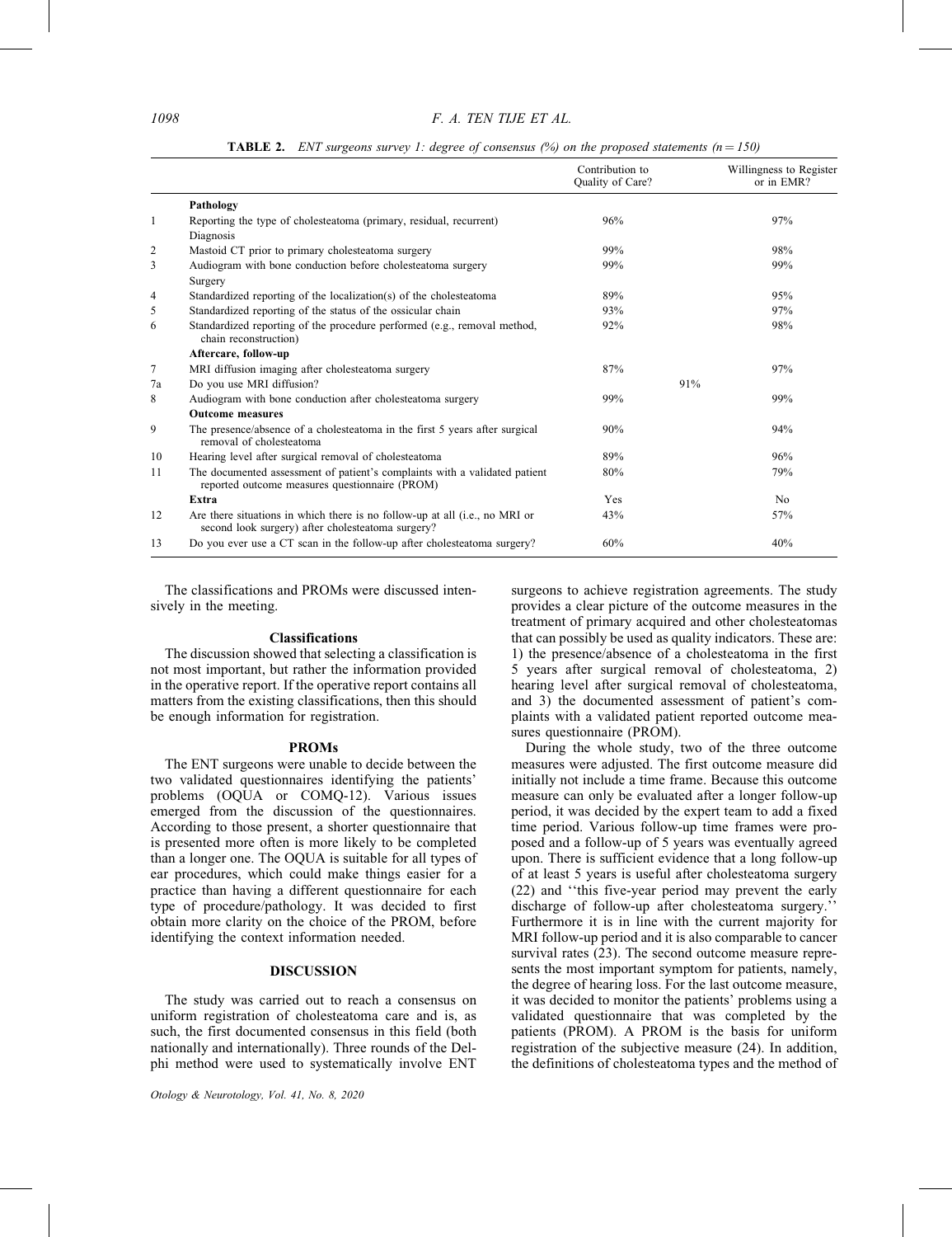## **TABLE 3.** ENT surgeons survey 2: degree of consensus (in %) on the context information  $(n = 131)$

## 1. The presence/absence of a cholesteatoma in the first 5 years after surgical removal of cholesteatoma

| > 80<br>Type of surgery performed<br>85%<br>Localization/growth of cholesteatoma<br>84%<br>Number of years after primary surgery<br>80%<br>$55 - 79$<br>Complicated cholesteatoma cases (e.g., horizontal canal dehiscence or facial nerve paresis)<br>69%<br>Type of cholesteatoma during the procedure (primary, recurrent, residual, recurrent or residual from another hospital)<br>69%<br>Status of the ossicular chain<br>59%<br>Patient's age at the time of primary surgery (in years)<br>57%<br>$<$ 55<br>27%<br>Status of the middle ear mucosa during the primary procedure (e.g., healthy / irritation)<br>8%<br>Other, namely<br>None of the above<br>2%<br>2. Hearing level after surgical removal of cholesteatoma<br>> 80<br>95%<br>Audiogram before surgery<br>Audiogram after surgery<br>90%<br>Type of ossicular chain reconstruction performed<br>87%<br>Status of ossicular chain<br>85%<br>$55 - 79$<br>73%<br>Type of surgery performed<br>Date of last middle ear surgery to date of current audiogram<br>60%<br>Postoperative dry, wet or OME ear at time of audiogram<br>60%<br>$<$ 55<br>41%<br>Type of cholesteatoma during procedure (primary, recurrent, residual)<br>$5\%$<br>Other, namely<br>None of the above<br>$1\%$<br>3. The documented assessment of patient's complaints with a validated patient reported outcome measures questionnaire (PROM)<br>Consensus percentage<br>$55 - 79$<br>Audiogram before surgery<br>72%<br>Type of surgery performed<br>70%<br>Audiogram after surgery<br>69%<br>Localization/growth of cholesteatoma<br>63%<br>63%<br>Complicated cholesteatoma cases (e.g., horizontal canal dehiscence or facial nerve paresis)<br>62%<br>Patient's age at the time of primary surgery (in yrs)<br>Status of ossicular chain<br>60%<br>60%<br>Type of ossicular chain reconstruction performed<br>The documented assessment of patient's complaints with a validated patient reported outcome measures questionnaire (PROM) "(continued)."<br>$<$ 55<br>47%<br>Type of cholesteatoma |                   | Consensus percentage |
|--------------------------------------------------------------------------------------------------------------------------------------------------------------------------------------------------------------------------------------------------------------------------------------------------------------------------------------------------------------------------------------------------------------------------------------------------------------------------------------------------------------------------------------------------------------------------------------------------------------------------------------------------------------------------------------------------------------------------------------------------------------------------------------------------------------------------------------------------------------------------------------------------------------------------------------------------------------------------------------------------------------------------------------------------------------------------------------------------------------------------------------------------------------------------------------------------------------------------------------------------------------------------------------------------------------------------------------------------------------------------------------------------------------------------------------------------------------------------------------------------------------------------------------------------------------------------------------------------------------------------------------------------------------------------------------------------------------------------------------------------------------------------------------------------------------------------------------------------------------------------------------------------------------------------------------------------------------------------------------------------------------------------------------------------|-------------------|----------------------|
|                                                                                                                                                                                                                                                                                                                                                                                                                                                                                                                                                                                                                                                                                                                                                                                                                                                                                                                                                                                                                                                                                                                                                                                                                                                                                                                                                                                                                                                                                                                                                                                                                                                                                                                                                                                                                                                                                                                                                                                                                                                  |                   |                      |
|                                                                                                                                                                                                                                                                                                                                                                                                                                                                                                                                                                                                                                                                                                                                                                                                                                                                                                                                                                                                                                                                                                                                                                                                                                                                                                                                                                                                                                                                                                                                                                                                                                                                                                                                                                                                                                                                                                                                                                                                                                                  |                   |                      |
|                                                                                                                                                                                                                                                                                                                                                                                                                                                                                                                                                                                                                                                                                                                                                                                                                                                                                                                                                                                                                                                                                                                                                                                                                                                                                                                                                                                                                                                                                                                                                                                                                                                                                                                                                                                                                                                                                                                                                                                                                                                  |                   |                      |
|                                                                                                                                                                                                                                                                                                                                                                                                                                                                                                                                                                                                                                                                                                                                                                                                                                                                                                                                                                                                                                                                                                                                                                                                                                                                                                                                                                                                                                                                                                                                                                                                                                                                                                                                                                                                                                                                                                                                                                                                                                                  |                   |                      |
|                                                                                                                                                                                                                                                                                                                                                                                                                                                                                                                                                                                                                                                                                                                                                                                                                                                                                                                                                                                                                                                                                                                                                                                                                                                                                                                                                                                                                                                                                                                                                                                                                                                                                                                                                                                                                                                                                                                                                                                                                                                  |                   |                      |
|                                                                                                                                                                                                                                                                                                                                                                                                                                                                                                                                                                                                                                                                                                                                                                                                                                                                                                                                                                                                                                                                                                                                                                                                                                                                                                                                                                                                                                                                                                                                                                                                                                                                                                                                                                                                                                                                                                                                                                                                                                                  |                   |                      |
|                                                                                                                                                                                                                                                                                                                                                                                                                                                                                                                                                                                                                                                                                                                                                                                                                                                                                                                                                                                                                                                                                                                                                                                                                                                                                                                                                                                                                                                                                                                                                                                                                                                                                                                                                                                                                                                                                                                                                                                                                                                  |                   |                      |
|                                                                                                                                                                                                                                                                                                                                                                                                                                                                                                                                                                                                                                                                                                                                                                                                                                                                                                                                                                                                                                                                                                                                                                                                                                                                                                                                                                                                                                                                                                                                                                                                                                                                                                                                                                                                                                                                                                                                                                                                                                                  |                   |                      |
|                                                                                                                                                                                                                                                                                                                                                                                                                                                                                                                                                                                                                                                                                                                                                                                                                                                                                                                                                                                                                                                                                                                                                                                                                                                                                                                                                                                                                                                                                                                                                                                                                                                                                                                                                                                                                                                                                                                                                                                                                                                  |                   |                      |
|                                                                                                                                                                                                                                                                                                                                                                                                                                                                                                                                                                                                                                                                                                                                                                                                                                                                                                                                                                                                                                                                                                                                                                                                                                                                                                                                                                                                                                                                                                                                                                                                                                                                                                                                                                                                                                                                                                                                                                                                                                                  |                   |                      |
|                                                                                                                                                                                                                                                                                                                                                                                                                                                                                                                                                                                                                                                                                                                                                                                                                                                                                                                                                                                                                                                                                                                                                                                                                                                                                                                                                                                                                                                                                                                                                                                                                                                                                                                                                                                                                                                                                                                                                                                                                                                  |                   |                      |
|                                                                                                                                                                                                                                                                                                                                                                                                                                                                                                                                                                                                                                                                                                                                                                                                                                                                                                                                                                                                                                                                                                                                                                                                                                                                                                                                                                                                                                                                                                                                                                                                                                                                                                                                                                                                                                                                                                                                                                                                                                                  |                   |                      |
|                                                                                                                                                                                                                                                                                                                                                                                                                                                                                                                                                                                                                                                                                                                                                                                                                                                                                                                                                                                                                                                                                                                                                                                                                                                                                                                                                                                                                                                                                                                                                                                                                                                                                                                                                                                                                                                                                                                                                                                                                                                  |                   |                      |
|                                                                                                                                                                                                                                                                                                                                                                                                                                                                                                                                                                                                                                                                                                                                                                                                                                                                                                                                                                                                                                                                                                                                                                                                                                                                                                                                                                                                                                                                                                                                                                                                                                                                                                                                                                                                                                                                                                                                                                                                                                                  |                   |                      |
|                                                                                                                                                                                                                                                                                                                                                                                                                                                                                                                                                                                                                                                                                                                                                                                                                                                                                                                                                                                                                                                                                                                                                                                                                                                                                                                                                                                                                                                                                                                                                                                                                                                                                                                                                                                                                                                                                                                                                                                                                                                  |                   |                      |
|                                                                                                                                                                                                                                                                                                                                                                                                                                                                                                                                                                                                                                                                                                                                                                                                                                                                                                                                                                                                                                                                                                                                                                                                                                                                                                                                                                                                                                                                                                                                                                                                                                                                                                                                                                                                                                                                                                                                                                                                                                                  |                   | Consensus percentage |
|                                                                                                                                                                                                                                                                                                                                                                                                                                                                                                                                                                                                                                                                                                                                                                                                                                                                                                                                                                                                                                                                                                                                                                                                                                                                                                                                                                                                                                                                                                                                                                                                                                                                                                                                                                                                                                                                                                                                                                                                                                                  |                   |                      |
|                                                                                                                                                                                                                                                                                                                                                                                                                                                                                                                                                                                                                                                                                                                                                                                                                                                                                                                                                                                                                                                                                                                                                                                                                                                                                                                                                                                                                                                                                                                                                                                                                                                                                                                                                                                                                                                                                                                                                                                                                                                  |                   |                      |
|                                                                                                                                                                                                                                                                                                                                                                                                                                                                                                                                                                                                                                                                                                                                                                                                                                                                                                                                                                                                                                                                                                                                                                                                                                                                                                                                                                                                                                                                                                                                                                                                                                                                                                                                                                                                                                                                                                                                                                                                                                                  |                   |                      |
|                                                                                                                                                                                                                                                                                                                                                                                                                                                                                                                                                                                                                                                                                                                                                                                                                                                                                                                                                                                                                                                                                                                                                                                                                                                                                                                                                                                                                                                                                                                                                                                                                                                                                                                                                                                                                                                                                                                                                                                                                                                  |                   |                      |
|                                                                                                                                                                                                                                                                                                                                                                                                                                                                                                                                                                                                                                                                                                                                                                                                                                                                                                                                                                                                                                                                                                                                                                                                                                                                                                                                                                                                                                                                                                                                                                                                                                                                                                                                                                                                                                                                                                                                                                                                                                                  |                   |                      |
|                                                                                                                                                                                                                                                                                                                                                                                                                                                                                                                                                                                                                                                                                                                                                                                                                                                                                                                                                                                                                                                                                                                                                                                                                                                                                                                                                                                                                                                                                                                                                                                                                                                                                                                                                                                                                                                                                                                                                                                                                                                  |                   |                      |
|                                                                                                                                                                                                                                                                                                                                                                                                                                                                                                                                                                                                                                                                                                                                                                                                                                                                                                                                                                                                                                                                                                                                                                                                                                                                                                                                                                                                                                                                                                                                                                                                                                                                                                                                                                                                                                                                                                                                                                                                                                                  |                   |                      |
|                                                                                                                                                                                                                                                                                                                                                                                                                                                                                                                                                                                                                                                                                                                                                                                                                                                                                                                                                                                                                                                                                                                                                                                                                                                                                                                                                                                                                                                                                                                                                                                                                                                                                                                                                                                                                                                                                                                                                                                                                                                  |                   |                      |
|                                                                                                                                                                                                                                                                                                                                                                                                                                                                                                                                                                                                                                                                                                                                                                                                                                                                                                                                                                                                                                                                                                                                                                                                                                                                                                                                                                                                                                                                                                                                                                                                                                                                                                                                                                                                                                                                                                                                                                                                                                                  |                   |                      |
|                                                                                                                                                                                                                                                                                                                                                                                                                                                                                                                                                                                                                                                                                                                                                                                                                                                                                                                                                                                                                                                                                                                                                                                                                                                                                                                                                                                                                                                                                                                                                                                                                                                                                                                                                                                                                                                                                                                                                                                                                                                  |                   |                      |
|                                                                                                                                                                                                                                                                                                                                                                                                                                                                                                                                                                                                                                                                                                                                                                                                                                                                                                                                                                                                                                                                                                                                                                                                                                                                                                                                                                                                                                                                                                                                                                                                                                                                                                                                                                                                                                                                                                                                                                                                                                                  |                   |                      |
|                                                                                                                                                                                                                                                                                                                                                                                                                                                                                                                                                                                                                                                                                                                                                                                                                                                                                                                                                                                                                                                                                                                                                                                                                                                                                                                                                                                                                                                                                                                                                                                                                                                                                                                                                                                                                                                                                                                                                                                                                                                  |                   |                      |
|                                                                                                                                                                                                                                                                                                                                                                                                                                                                                                                                                                                                                                                                                                                                                                                                                                                                                                                                                                                                                                                                                                                                                                                                                                                                                                                                                                                                                                                                                                                                                                                                                                                                                                                                                                                                                                                                                                                                                                                                                                                  |                   |                      |
|                                                                                                                                                                                                                                                                                                                                                                                                                                                                                                                                                                                                                                                                                                                                                                                                                                                                                                                                                                                                                                                                                                                                                                                                                                                                                                                                                                                                                                                                                                                                                                                                                                                                                                                                                                                                                                                                                                                                                                                                                                                  |                   |                      |
|                                                                                                                                                                                                                                                                                                                                                                                                                                                                                                                                                                                                                                                                                                                                                                                                                                                                                                                                                                                                                                                                                                                                                                                                                                                                                                                                                                                                                                                                                                                                                                                                                                                                                                                                                                                                                                                                                                                                                                                                                                                  |                   |                      |
|                                                                                                                                                                                                                                                                                                                                                                                                                                                                                                                                                                                                                                                                                                                                                                                                                                                                                                                                                                                                                                                                                                                                                                                                                                                                                                                                                                                                                                                                                                                                                                                                                                                                                                                                                                                                                                                                                                                                                                                                                                                  |                   |                      |
|                                                                                                                                                                                                                                                                                                                                                                                                                                                                                                                                                                                                                                                                                                                                                                                                                                                                                                                                                                                                                                                                                                                                                                                                                                                                                                                                                                                                                                                                                                                                                                                                                                                                                                                                                                                                                                                                                                                                                                                                                                                  |                   |                      |
|                                                                                                                                                                                                                                                                                                                                                                                                                                                                                                                                                                                                                                                                                                                                                                                                                                                                                                                                                                                                                                                                                                                                                                                                                                                                                                                                                                                                                                                                                                                                                                                                                                                                                                                                                                                                                                                                                                                                                                                                                                                  |                   |                      |
|                                                                                                                                                                                                                                                                                                                                                                                                                                                                                                                                                                                                                                                                                                                                                                                                                                                                                                                                                                                                                                                                                                                                                                                                                                                                                                                                                                                                                                                                                                                                                                                                                                                                                                                                                                                                                                                                                                                                                                                                                                                  |                   |                      |
|                                                                                                                                                                                                                                                                                                                                                                                                                                                                                                                                                                                                                                                                                                                                                                                                                                                                                                                                                                                                                                                                                                                                                                                                                                                                                                                                                                                                                                                                                                                                                                                                                                                                                                                                                                                                                                                                                                                                                                                                                                                  |                   |                      |
|                                                                                                                                                                                                                                                                                                                                                                                                                                                                                                                                                                                                                                                                                                                                                                                                                                                                                                                                                                                                                                                                                                                                                                                                                                                                                                                                                                                                                                                                                                                                                                                                                                                                                                                                                                                                                                                                                                                                                                                                                                                  |                   |                      |
|                                                                                                                                                                                                                                                                                                                                                                                                                                                                                                                                                                                                                                                                                                                                                                                                                                                                                                                                                                                                                                                                                                                                                                                                                                                                                                                                                                                                                                                                                                                                                                                                                                                                                                                                                                                                                                                                                                                                                                                                                                                  |                   |                      |
|                                                                                                                                                                                                                                                                                                                                                                                                                                                                                                                                                                                                                                                                                                                                                                                                                                                                                                                                                                                                                                                                                                                                                                                                                                                                                                                                                                                                                                                                                                                                                                                                                                                                                                                                                                                                                                                                                                                                                                                                                                                  |                   |                      |
|                                                                                                                                                                                                                                                                                                                                                                                                                                                                                                                                                                                                                                                                                                                                                                                                                                                                                                                                                                                                                                                                                                                                                                                                                                                                                                                                                                                                                                                                                                                                                                                                                                                                                                                                                                                                                                                                                                                                                                                                                                                  |                   |                      |
|                                                                                                                                                                                                                                                                                                                                                                                                                                                                                                                                                                                                                                                                                                                                                                                                                                                                                                                                                                                                                                                                                                                                                                                                                                                                                                                                                                                                                                                                                                                                                                                                                                                                                                                                                                                                                                                                                                                                                                                                                                                  |                   |                      |
|                                                                                                                                                                                                                                                                                                                                                                                                                                                                                                                                                                                                                                                                                                                                                                                                                                                                                                                                                                                                                                                                                                                                                                                                                                                                                                                                                                                                                                                                                                                                                                                                                                                                                                                                                                                                                                                                                                                                                                                                                                                  |                   |                      |
|                                                                                                                                                                                                                                                                                                                                                                                                                                                                                                                                                                                                                                                                                                                                                                                                                                                                                                                                                                                                                                                                                                                                                                                                                                                                                                                                                                                                                                                                                                                                                                                                                                                                                                                                                                                                                                                                                                                                                                                                                                                  |                   |                      |
|                                                                                                                                                                                                                                                                                                                                                                                                                                                                                                                                                                                                                                                                                                                                                                                                                                                                                                                                                                                                                                                                                                                                                                                                                                                                                                                                                                                                                                                                                                                                                                                                                                                                                                                                                                                                                                                                                                                                                                                                                                                  |                   |                      |
|                                                                                                                                                                                                                                                                                                                                                                                                                                                                                                                                                                                                                                                                                                                                                                                                                                                                                                                                                                                                                                                                                                                                                                                                                                                                                                                                                                                                                                                                                                                                                                                                                                                                                                                                                                                                                                                                                                                                                                                                                                                  | None of the above | 8%                   |
| 6%<br>Other, namely                                                                                                                                                                                                                                                                                                                                                                                                                                                                                                                                                                                                                                                                                                                                                                                                                                                                                                                                                                                                                                                                                                                                                                                                                                                                                                                                                                                                                                                                                                                                                                                                                                                                                                                                                                                                                                                                                                                                                                                                                              |                   |                      |

reporting the presence of cholesteatoma were established which prevent "contamination" of the registration. The definitions distilled from this study for the types of cholesteatoma are more specific than those mentioned in the consensus paper by Yung et al. (25).

To be able to judge the outcome measures properly, it had to be decided which context information is important. ENT surgeons need to relate their results to the casemix of patients, so that the outcome measures can be used in a nuanced way. A total of three context items were defined for the first outcome measure and four for the second outcome measure. No further context items were agreed upon for the third outcome. Ideally, a validated questionnaire should include questions about the hearing, which would then give a complete picture. However, the use of a questionnaire or the systematic questioning of patients regarding their symptoms does not yet appear to be general practice. The national cholesteatoma study and the literature (16,17) show that hearing loss with or without otorrhea is the most important health concern. In addition, to improve hearing, the cessation of otorrhea is a determining factor for the success of surgery according to patients. These success factors are also mentioned in the studies of Lailach et al. (18) and Dornhoffer et al. (19),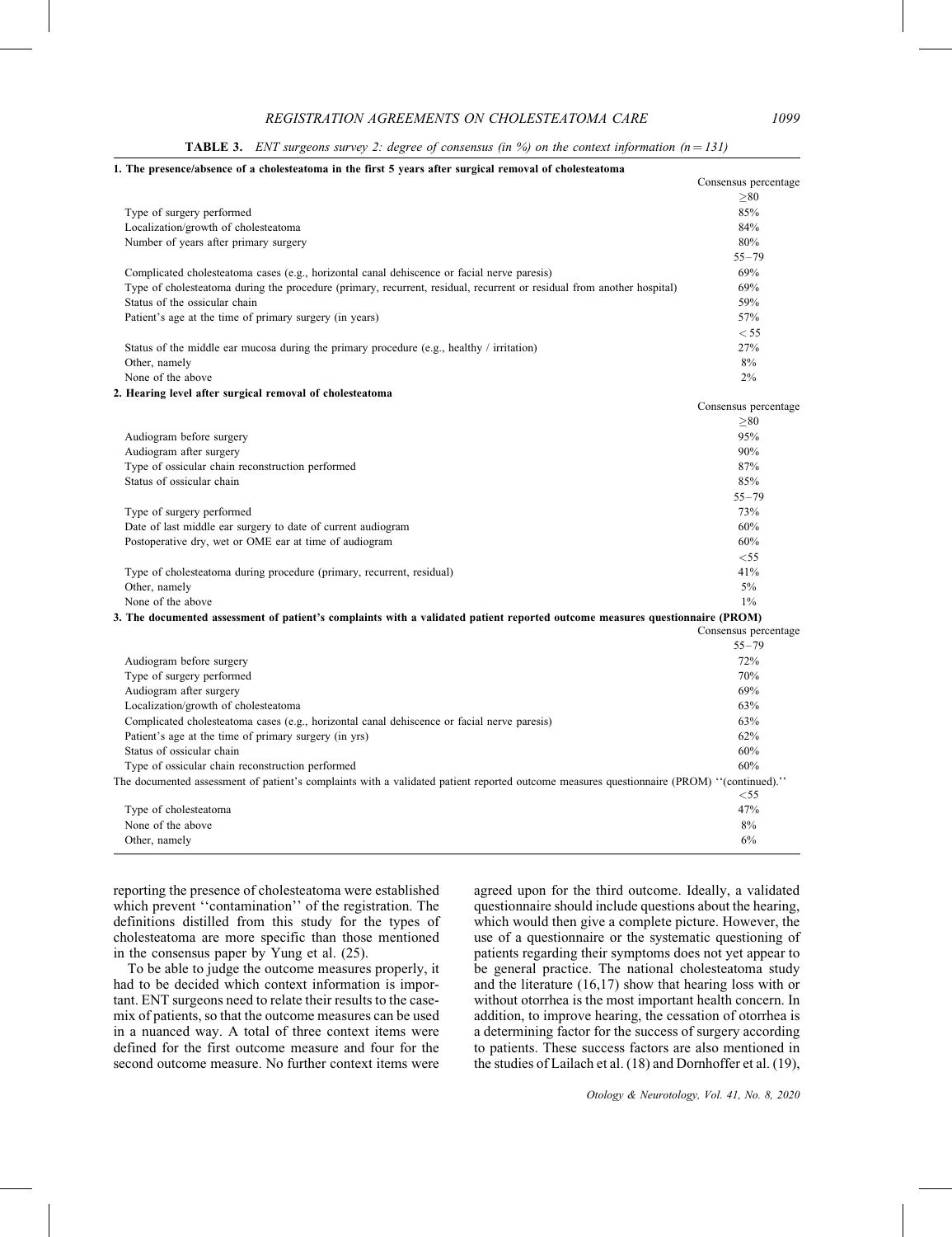# **Definition acquired cholesteatoma**

Primary acquired cholesteatoma: A retraction pocket of which the borders cannot be overseen of the pars flaccida, pars tensa, or both with accumulation of keratin debris

**Recurrent cholesteatoma:** A new retraction pocket of which the borders cannot be overseen of the pars flaccida, pars tensa, or both with accumulation of keratin debris that develops after cholesteatoma has been removed

Residual cholesteatoma: Presence of cholesteatoma matrix in middle ear, mastoid or temporal bone after previous surgical removal of cholesteatoma without connection to the epidermal epithelium of the eardrum

Categories for registration of presence of cholesteatoma in follow-up:

# Is cholesteatoma present?

- No
- **MRI** dubious
- Yes, recurrent (from eardrum)
- Yes, residual (eardrum intact)
- Yes, both recurrent and residual

FIG. 3. Definition acquired cholesteatoma and categories agreed upon for presence of cholesteatoma in follow-up.

and are questioned items in both proposed PROMs. In view of these three acknowledgments, it seems that the structural request for information on patients' problems using a PROM, before and after surgery, is an essential part of the quality monitoring.

The method used has the potential of systematically achieving a nationwide consensus between ENT surgeons (after input by patients and preparations by an expert team). The use of two consecutive written rounds in the Delphi method was highly conducive to the in-depth study. Another advantage of this ''bottom-up'' method is that input from the ENT surgeons was completely anonymous and not hindered by the opinions of (inter)national experts. Which meant that ''having to follow the norm'' and the conviction that strong opinions are decisive could be avoided (26,27). The expert team noticed, in accordance with the literature (28), that both feedback and reminders after each round increased participation. The joint meeting in the last round reinforced the results for several reasons. The meeting encouraged discussions, which helped clarify the argumentation, and in turn led to clear agreements on reporting, necessary for the implementation of the monitoring program aimed to improve the cholesteatoma care. In the literature, it is suggested that consensus can be reached in a joint meeting of at least seven persons (11). This requirement was amply met with a large representative group of ENT surgeons for the joint meeting. The high cut-off point for consensus (80%), increases the chance of reproducibility of the research (29). Furthermore, we think that this group of patients can be representative for the adult cholesteatoma patient in a Western country, because patients in different stages of the disease (primary, recurrent, or residual disease), with different complaints and impact, different surgical approaches, and different social and economic status are included. These patients were included from a multicenter study of 16 participating centers spread across the Netherlands and the distribution of included patients between peripheral and university medical centers was normal. Next to this, the DCD had ethical permission to send out questionnaires to these patients, whereas patient participation according to a newly set-up international consortium for health outcomes measurement framework would not have been feasible for this study. Furthermore, all patients were questioned at the same moment in time, but during different stages of individual follow-up.

The study also had a number of limitations. The second survey included additional information on both classifications and the validated questionnaires. However, the information had to be read in a too short period (2 weeks) and some statements were interpreted differently than intended. Clearer formulation and longer time could possibly have prevented these misinterpretations. The expert group was looking for the best classification for Dutch ENT practice in line with international classifications. However, consensus could not be reached. Combining separate elements of these classifications seemed a viable compromise but needs additional debate. Furthermore, it was decided to include the symptoms and only the complications caused by the cholesteatoma itself and not